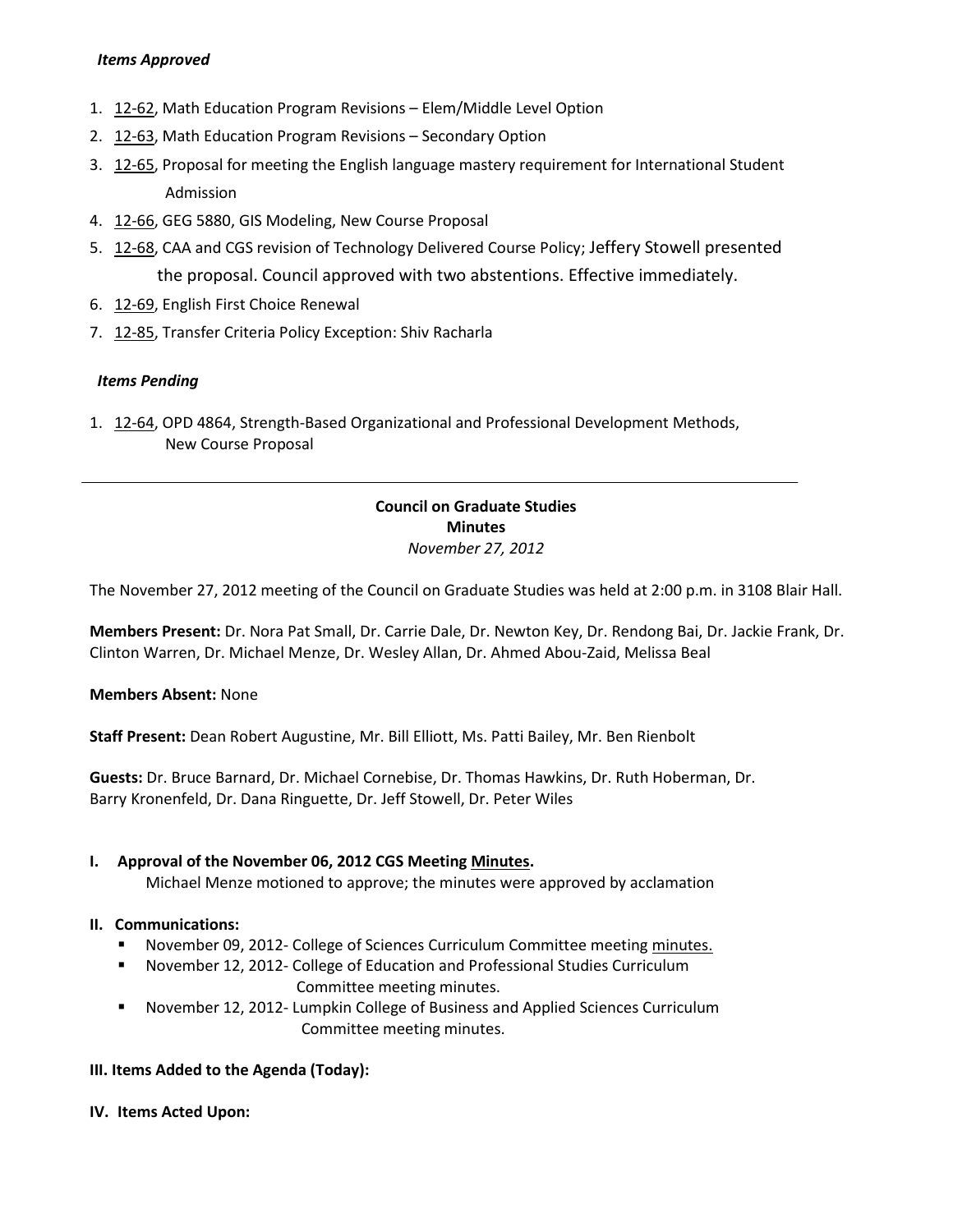1. [12-62,](http://castle.eiu.edu/~eiucgs/currentagendaitems/agenda12-62.pdf) Math Education Program Revisions – Elem/Middle Level Option; Peter Wiles presented the<sup>2</sup> revisions. Council approved unanimously; Effective date – Fall 2013

2. [12-63,](http://castle.eiu.edu/~eiucgs/currentagendaitems/agenda12-63.pdf) Math Education Program Revisions – Secondary Option; Peter Wiles presented the revisions. Council approved unanimously; Effective date – Fall 2013

3. [12-64,](http://castle.eiu.edu/~eiucgs/currentagendaitems/agenda12-64.pdf) OPD 4864, Strength-Based Organizational and Professional Development Methods, New Course Proposal; Bruce Barnard presented the course. Council requested multiple revisions and will re-examine the proposal on 01-15-2013; Effective date – Fall 2013

4. [12-65,](http://castle.eiu.edu/~eiucgs/currentagendaitems/agenda12-65.pdf) Proposal for meeting the English language mastery requirement for International Student Admission; Bill Elliott presented the proposal. Council approved with one abstention. Effective date – Fall 2013

5. [12-66,](http://castle.eiu.edu/~eiucgs/currentagendaitems/agenda12-66.pdf) GEG 5880, GIS Modeling, New Course Proposal; Barry Kronenfeld presented the course. Council approved with one abstention; Effective date – Spring 2014

(2-2-3) GEG 5880, GIS Modeling, An introduction to spatial models used in geographical analysis. Covers models of geographic information including topological models, networks and cost distance functions, as well as an introduction to dynamic process models including cellular automata and agent based modeling. Applications to physical, social, political and environmental contexts are discussed.

Prerequisite(s):

(1) GEG 3885 or equivalent introductory statistics course at the undergraduate or graduate level (2) GEG 3810/5810 (GIS I) or equivalent

6. [12-68,](http://castle.eiu.edu/~eiucgs/currentagendaitems/agenda12-68.pdf) CAA and CGS revision of Technology Delivered Course Policy; Jeffery Stowell presented the proposal. Council approved with two abstentions. Effective immediately.

7. [12-69,](http://castle.eiu.edu/~eiucgs/currentagendaitems/agenda12-69.pdf) English First Choice Renewal

• Item 12-69 addressed first; change of order approved by acclamation

8. [12-85,](http://castle.eiu.edu/~eiucgs/currentagendaitems/agenda12-85.pdf) Transfer Criteria Policy Exception: Shiv Racharla; Dean Augustine presented the proposal. Council approved with one abstention. Effective immediately.

• Motion to waive protocol and move 12-85 from "to be added" to "items to be acted on"

Dr. Bai out at 3:00p Dr. Abou-Zaid in at 3:25p

# **02 Committee Reports:**

**Textbook Advisory-** Michael Menze, no meeting **Library Advisory**- Newton Key, discussion about awards of excellence **Academic Technology** (ATAC)- Rendong Bai, not present **President's Round Table-** Dean Augustine, discussion about enrollment numbers and Chick-Fil-A **Electronic Learning Materials Taskforce (ELM)-** Michael Menze, formed subcommittees to identify student and department need for textbooks and electronic materials

**Honorary Degree**- Jackie Frank, not present